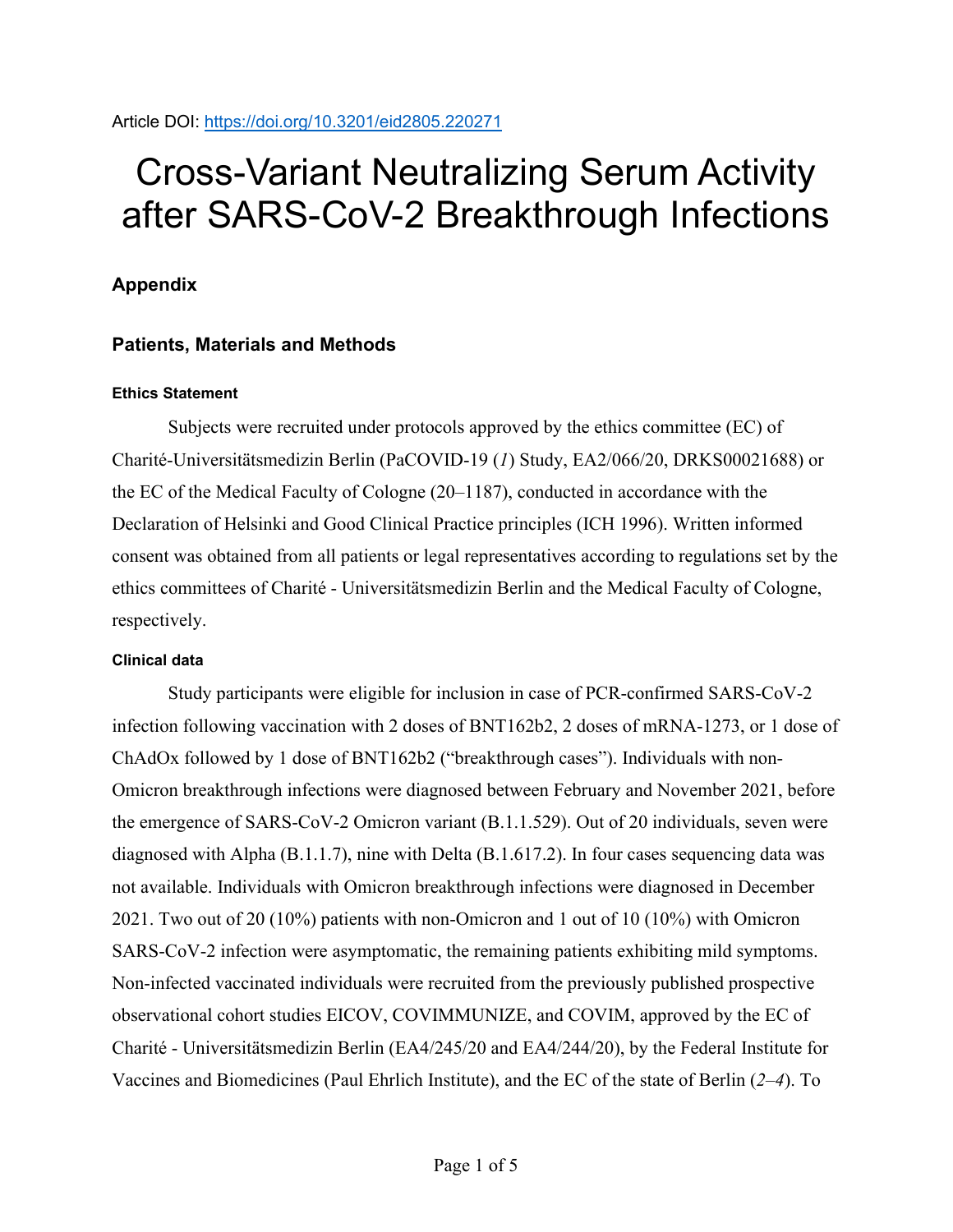detect concurrent SARS-CoV-2 infection, all participants received nucleic acid amplification tests at time of sampling, and all samples were tested for anti-nucleocapsid antibodies using the SeraSpot Anti-SARS-CoV-2 IgG microarray-based immunoassay (Seramun Diagnostica). Participants with history of infection, determined by self-reporting, positive nucleic acid amplification test, or presence of nucleocapsid antibodies according to the manufacturer's specifications were excluded from analysis. Further cohort details are described in the Appendix Table. Serum samples were stored at −80°C. All study participants provided written informed consent.

#### **Pseudovirus neutralisation assays**

Serum neutralising activity was determined using a single-round infection lentivirusbased assay (*5*,*6*). Pseudoviruses were generated in HEK293T cells by co-transfecting plasmids encoding the SARS-CoV-2 spike protein, HIV-1 Tat, HIV-1 Gag/Pol, HIV-1 Rev, and luciferase using the FuGENE 6 Transfection Reagent (Promega). Culture supernatant was replaced after 24 hours, and pseudovirus-containing supernatants were harvested at 48 h to 72 h after transfection. After centrifugation and filtration (0.45 µm), pseudoviruses were stored at −80°C until use. Pseudovirus titers were determined by infecting 293T-ACE2 cells and luciferase activity was measured in relative light units (RLUs) following a 48-hour incubation period at 37°C and 5% CO2 using a microplate reader (Berthold), by adding luciferin/lysis buffer (10 mM MgCl2, 0.3 mM ATP, 0.5 mM Coenzyme A, 17 mM IGEPAL (all Sigma-Aldrich), and 1 mM D-Luciferin (GoldBio) in Tris-HCL). Serum was heat-inactivated at 56°C for 45 min before use. Serial serum dilutions (1:3 dilution series starting at 1:10) were co-incubated with pseudovirus supernatants for 1 hour at 37°C before addition of 293T-ACE2 cells. After 48-hours at 37°C and 5% CO2, luciferase activity was measured as described above. After subtracting background RLUs of noninfected cells, serum ID<sub>50</sub>s were determined as the serum dilution resulting in a 50% RLU reduction compared to virus-infected untreated controls cells by plotting a nonlinear fit-based agonist vs normalized dose response curve with variable slope and least squares fit in GraphPad Prism 7.0 (GraphPad).

#### **Statistical methods**

Statistics were conducted in GraphPad Prism 9.0 (GraphPad). Serum samples that did not show 50% inhibition  $(ID_{50})$  at the lowest tested dilution of 10 (lower limit of quantification, LLOQ) were assigned a value  $1/2$  of the LLOQ (ID<sub>50</sub> = 5) for plotting graphs and for statistical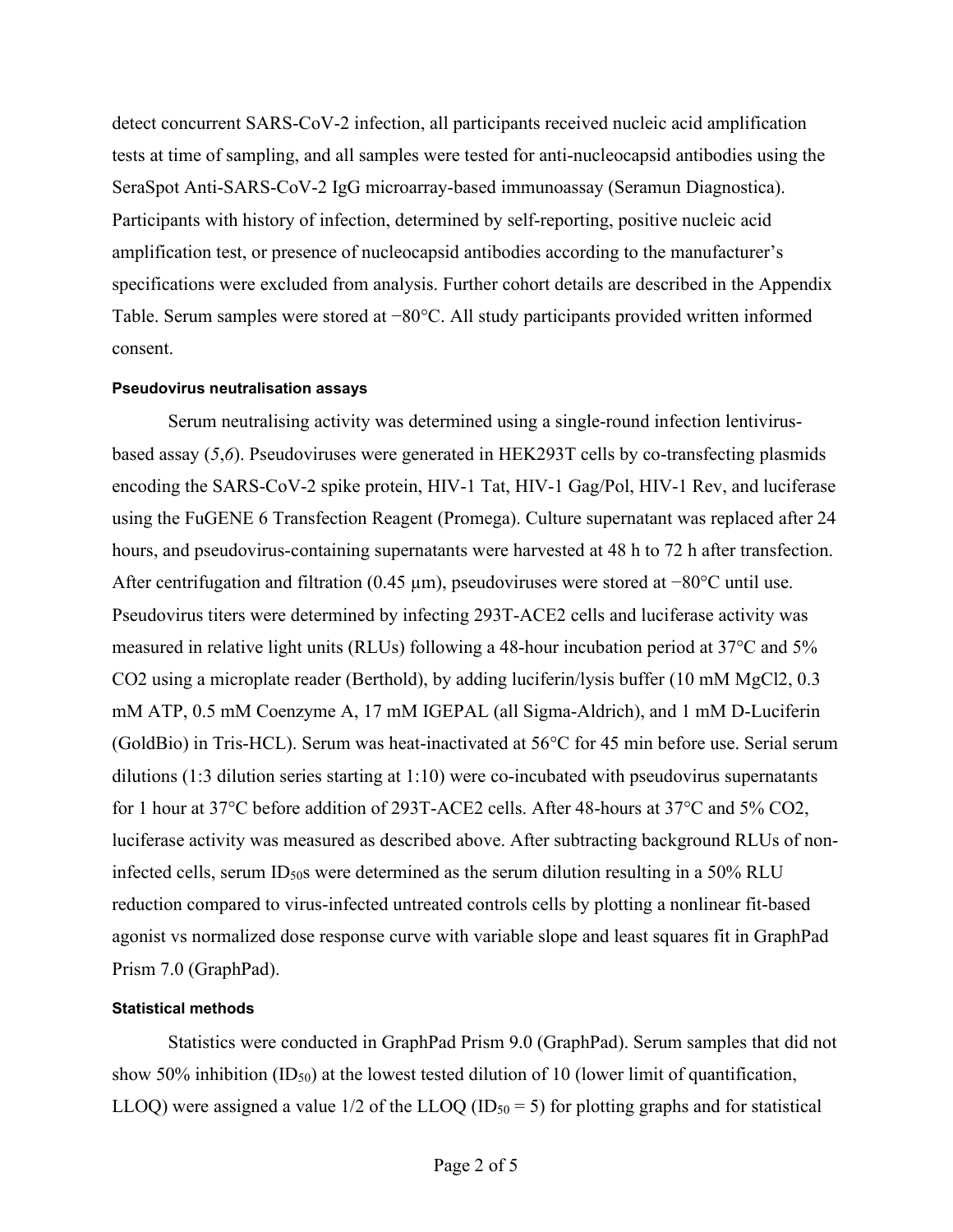analysis. Group comparisons were done by Mann-Whitney test or Kruskal-Wallis test with Dunn's multiple testing correction, as indicated. Correlation between ID $_{50}$ s and vaccine infection interval was done by Spearman r.

#### **References**

- 1. Kurth F, Roennefarth M, Thibeault C, Corman VM, Müller-Redetzky H, Mittermaier M, et al. Studying the pathophysiology of coronavirus disease 2019: a protocol for the Berlin prospective COVID-19 patient cohort (Pa-COVID-19). Infection. 2020;48:619–26.
- 2. Gruell H, Vanshylla K, Tober-Lau P, Hillus D, Schommers P, Lehmann C, et al. mRNA booster immunization elicits potent neutralizing serum activity against the SARS-CoV-2 Omicron variant. [Internet]. Nat Med. 2022;•••. 10.1038/s41591-021-01676-0
- 3. Hillus D, Schwarz T, Tober-Lau P, Vanshylla K, Hastor H, Thibeault C, et al.; EICOV/COVIM Study Group. Safety, reactogenicity, and immunogenicity of homologous and heterologous prime-boost immunisation with ChAdOx1 nCoV-19 and BNT162b2: a prospective cohort study. [Internet]. Lancet Respir Med. 2021;9:1255–65. 10.1016/S2213-2600(21)00357-X
- 4. Tober-Lau P, Schwarz T, Vanshylla K, Hillus D, Gruell H, Suttorp N, et al.; EICOV/COVIM Study Group. Long-term immunogenicity of BNT162b2 vaccination in older people and younger health-care workers. Lancet Respir Med. 2021;9:e104–5.
- 5. Vanshylla K, Di Cristanziano V, Kleipass F, Dewald F, Schommers P, Gieselmann L, et al. Kinetics and correlates of the neutralizing antibody response to SARS-CoV-2 infection in humans. Cell Host Microbe. 2021;29:917–929.e4.
- 6. Crawford KHD, Eguia R, Dingens AS, Loes AN, Malone KD, Wolf CR, et al. Protocol and Reagents for Pseudotyping Lentiviral Particles with SARS-CoV-2 Spike Protein for Neutralization Assays. [Internet]. Viruses. 2020;12:E513. 10.3390/v12050513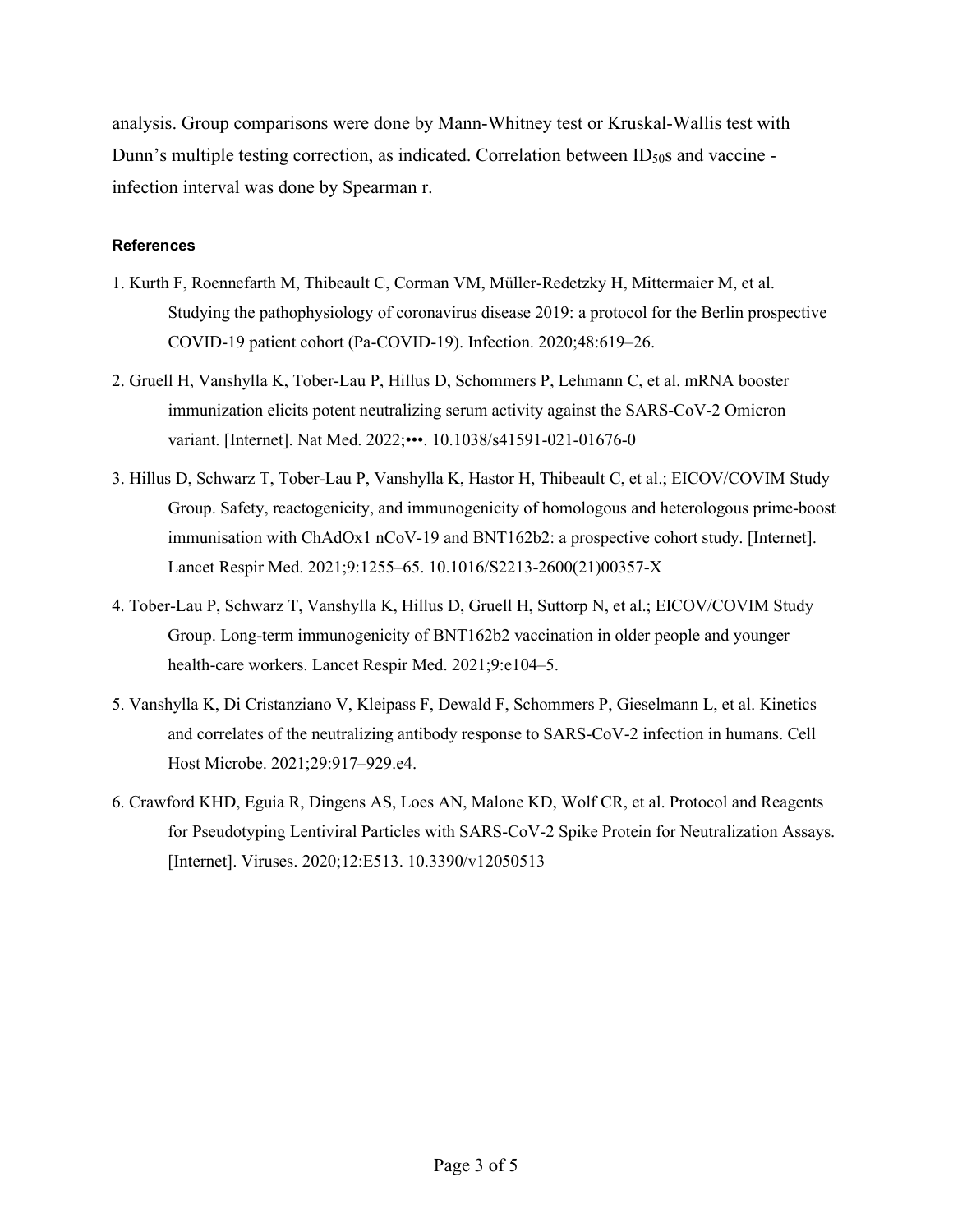|            |  |  | Appendix Table. Characteristics of participants in study of cross-variant neutralizing serum activity after SARS-CoV-2 breakthrough |  |
|------------|--|--|-------------------------------------------------------------------------------------------------------------------------------------|--|
| infections |  |  |                                                                                                                                     |  |

| IIIIecuons                                                        |                                                |
|-------------------------------------------------------------------|------------------------------------------------|
| Non-Omicron breakthrough infection cohort, $n = 20$               | Value                                          |
| Gender, no. (%)                                                   |                                                |
| Male                                                              | 7(35)                                          |
| Female                                                            | 13 (65)                                        |
| Age, median years (IQR; range)                                    | 39 (28-52; 21-93)                              |
| Reported comorbidities, no. (%)                                   |                                                |
| Arterial hypertension                                             | 4(20)                                          |
| Asthma                                                            | 3(15)                                          |
| Arrhythmia                                                        | 3(15)                                          |
| Tumor                                                             | 1(5)                                           |
| <b>Diabetes</b>                                                   | 1(5)                                           |
| Sarcoidosis                                                       | 1(5)                                           |
| Time period of SARS-CoV-2 infection                               | February - November 2021                       |
| COVID-19 severity, no. (%)                                        |                                                |
| Asymptomatic                                                      | 2(10)                                          |
| Mild symptoms                                                     | 18 (90)                                        |
| Vaccination received, no. (%)- n (%)                              |                                                |
| 2 doses BNT162b2                                                  | 18 (90)                                        |
| 1 dose ChAdOx1 nCoV-19, 1 dose BNT162b2                           | 2(10)                                          |
| Sampling time point, median weeks from positive PCR (IQR; range)  | $6.3(5.2 - 7.3, 4.4 - 9.9)$                    |
| Time between first and second dose, median weeks (IQR; range)     | $3.3(3.0 - 5.8, 3.0 - 12.9)$                   |
| Time between second dose and infection, median weeks (IQR; range) | $13.8(5.1 - 24.4, 0.6 - 32.3)$                 |
| Omicron Breakthrough infection cohort, n = 10                     |                                                |
| Gender, no. (%)                                                   |                                                |
| Male                                                              | 4(40)                                          |
| Female                                                            | 6(60)                                          |
| Age, median years (IQR; range)                                    | 38 (30-47; 26-56)                              |
| Reported comorbidities, no. (%)                                   |                                                |
| Thyroidectomy                                                     | 1(10)                                          |
| Time period of SARS-CoV-2 infection                               | December 2021                                  |
| COVID-19 severity, no. (%)                                        |                                                |
| Asymptomatic                                                      | 1(10)                                          |
| Mild symptoms                                                     | 9(90)                                          |
| Vaccination received, no. (%)                                     |                                                |
| 2 doses BNT162b2                                                  | 7(70)                                          |
| 1 dose ChAdOx1 nCoV-19, 1 dose BNT162b2                           | 2(20)                                          |
| 2 doses mRNA-1273                                                 | 1(10)                                          |
| Sampling time point, median weeks from positive PCR (IQR; range)  | 2.1 (2.0-2.3; 2.0-5.7)                         |
| Time between first and second dose, median weeks (IQR; range)     | $6.0$ (4.8-6.8; 4.0-10.4)                      |
| Time between second dose and infection, median weeks (IQR; range) | 22.2 (17.7-24.9; 17.6-30.7)                    |
| Vaccinated cohort $(2)$ , n = 20                                  |                                                |
| Gender, no. (%)                                                   |                                                |
| Male                                                              | 7(35)                                          |
| Female                                                            | 13 (65)                                        |
| Age, median years (IQR, range)                                    |                                                |
| Reported comorbidities, no. (%)                                   | 40 (30-54; 27-78)                              |
|                                                                   |                                                |
| Cardiovascular disease                                            | 7(35)                                          |
| Respiratory disease                                               | 3(15)                                          |
| Rheumatoid arthritis<br>Polymyalgia rheumatica                    | 1(5)                                           |
|                                                                   | 1(5)                                           |
| Body mass index, median (IQR; range)                              | 25.6 (22.6-29.8; 18.8-37.0)<br><b>BNT162b2</b> |
| Vaccination received                                              |                                                |
| Sampling time point, median weeks (IQR; range)                    |                                                |
| After second dose                                                 | $3.9(3.7-4.3, 3.6-6.0)$                        |
| After third dose                                                  | $3.3(3.1 - 4.1; 2.9 - 5)$                      |
| Vaccination intervals, median weeks (IQR; range)                  |                                                |
| Time between first and second dose                                | $3.0(3.0-3.0:3.0-4.0)$                         |
| Time between second and third dose                                | 36.7 (33.9-38.8; 26.9-40.9)                    |

\*IQR, interquartile range; SARS-CoV-2, severe acute respiratory syndrome coronavirus 2.